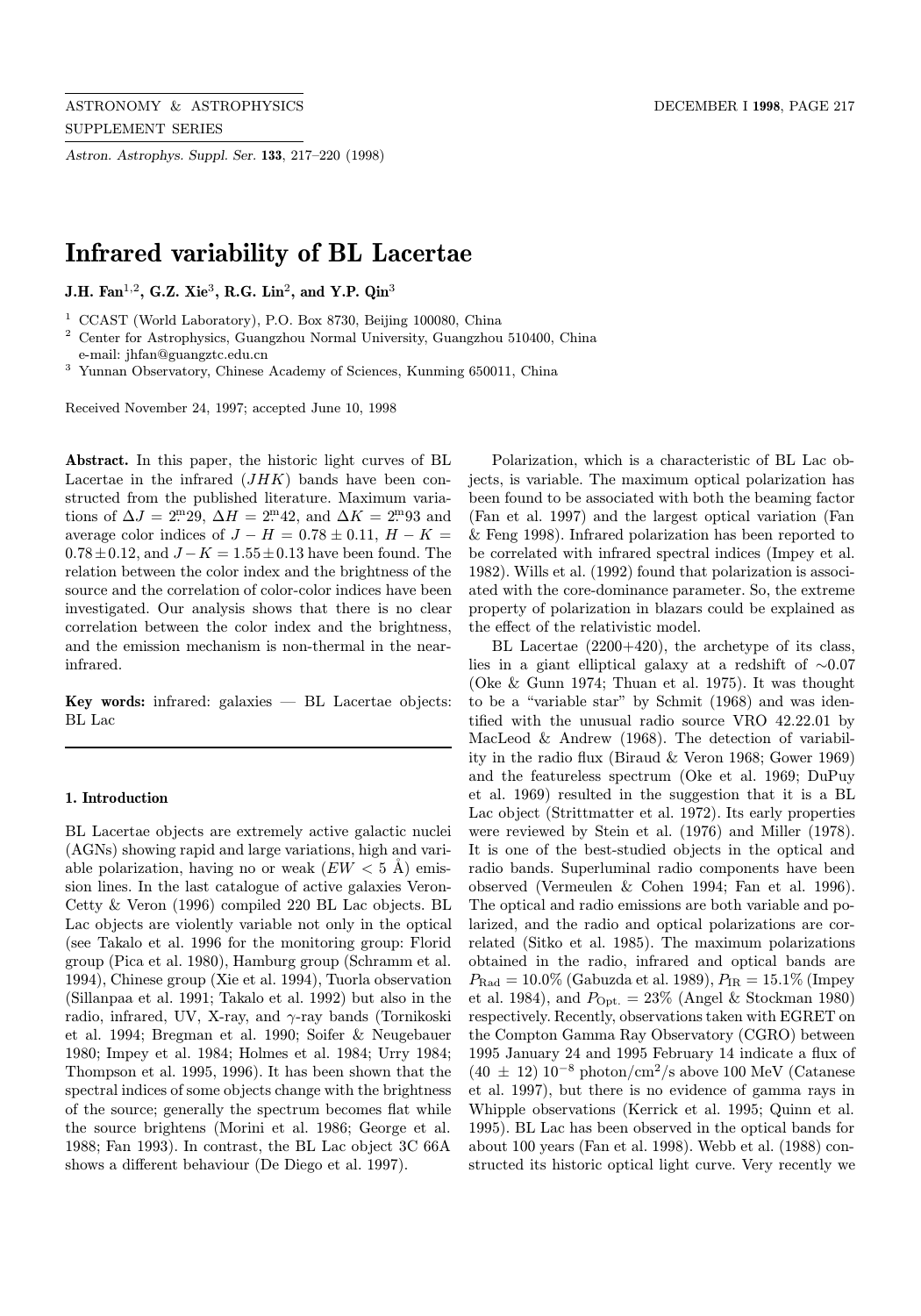| Observer(s)                             | Points          | Telescope(s)                     |
|-----------------------------------------|-----------------|----------------------------------|
| Epstein et al. $(1972)$                 | 3               | $100$ -inch                      |
| Knacke et al. (1976)                    | $\overline{2}$  | $\overline{\mathrm{PKBT}}$ 2.1 m |
| O'Dell et al. $(1977)$                  | $\mathbf{1}$    | $UM/UCSD$ 1.5 m, 9"              |
| O'Dell et al. (1978)                    | 8               | $UM/UCSD$ 1.5 m, 9", 18"         |
| Puschell & Stein (1980)                 | $\overline{7}$  | $UM/UCSD$ 1.5 m, $18''$          |
| Allen et al. $(1982)$                   | $\mathbf{1}$    | UKIRT 3.8 m                      |
| Moore et al. $(1982)$                   | $\overline{2}$  | $UAO$ $\overline{1.5 \text{ m}}$ |
| Impey $(1983)$                          | $\overline{1}$  | Hawaii 2.2 m,                    |
| $\overline{\text{Sitko et al.} (1983)}$ | $\overline{5}$  | $UM/UCSD$ 1.5 m, 9'', 18''       |
| Puschell et al. (1983)                  | $\overline{1}$  | $UM/UCSD$ 1.5 m                  |
| Impey et al. $(1984)$                   | $\overline{4}$  | UKIRT 3.8 m, 10"                 |
| Holmes et al. (1984)                    | $\overline{2}$  | UKIRT 3.8 m, 10"                 |
| Gear et al. (1985)                      | $\overline{3}$  | UKIRT                            |
| Smith et al. (1987)                     | 11              | $KNPO$ 2.1 m                     |
| Brown et al. (1989)                     | $\overline{2}$  | UKIRT 3.8 m                      |
| Bregman et al. (1990)                   | $6\phantom{.0}$ | UKIRT 3.8 m; Hale 5.0 m          |
| Mead et al. (1990)                      | 11              | UKIRT 3.8 m                      |
| Kawai et al. (1991)                     | 3               | $TCS$ 1.5 m                      |
| Sitko & Sitko $(1991)$                  | 15              | KNPO 1.3 m & 1.5 m               |
|                                         |                 | 6'', 11'', 12'', 23''            |
| Takalo et al. $(1992)$                  | 4               | $TCS$ 1.5 m, $15''$              |
| Gear (1993)                             | $\mathbf{1}$    | UKIRT, 20"                       |
| Lichfield et al. $(1994)$               | 10              | ESO 2.2 m, 12''                  |
| Xie et al. (1994)                       | $\mathbf{1}$    | BAO 1.26 m                       |

Table 1. Literature of the near-infrared data for BL Lacertae

have discussed its periodicity and found a 14-year period from the B band light curve (Fan et al. 1998). BL Lacertae has been observed in the infrared since the beginning of the 1970s, but no long-term infrared properties have been discussed in the literature. In this paper, we will mainly study the variability and discuss the properties in the infrared. The paper has been arranged as follows: in Sect. 2, we give the bibliography of the data; in Sect. 3, we discuss them.

## 2. Infrared variability

# 2.1. Data

BL Lacertae has been observed in the near-infrared bands  $(J, H, \text{ and } K)$  for about 20 years. The data from the literature listed in Table 1 and the 38 K band data derived from the paper of Soifer & Neugebauer (1980) are discussed in this paper. Table 1 gives the observer(s) in Col. 1; the number of data points in Col. 2, and the telescope(s) used in Col. 3.

#### 2.2. Variations

BL Lacertae is located at  $b = -10°$  and thus has a reddening due to our own galaxy. According to the model



Fig. 1. a) The long-term J light curve of BL Lacertae, b) The long-term H light curve, c) The long-term K light curve, some early data are derived from the paper of Soifer & Neugebauer (1980)

of Sandage (1972),  $A_V = 0.165(1.192 - \tan b)\csc b$ , for  $|b| \leq 50^{\circ}$ , we have  $A_V = 0.97$ . Following the reddening curve (Cruz-Gonzalez & Huchra 1984, see also Whitford 1958):  $A(\lambda) = A_V(0.11\lambda^{-1} + 0.65\lambda^{-3} - 0.35\lambda^{-4})$ , we can get  $A_J = 0.267$  mag,  $A_H = 0.158$  mag, and  $A_K = 0.092$  mag. After the correction, we got the infrared  $(J, H, \text{ and } K)$ bands) light curves and show them in Fig. 1. The largest infrared amplitude of variability in the  $J, H$ , and  $K$  bands:  $\Delta J = 2^{m} 29(10.47 - 12.76), \ \Delta H = 2^{m} 42(9.60 - 12.02),$  $\Delta K = 2^{m}93(8.47 - 11.30)$  have been obtained from the available data. There is no correlation between color index and brightness; although there is some tendency of  $J - H$  increasing with J, it is far from being conclusive (see Figs.  $2a-c$ ).

For color indices, we have got strong correlations of  $J - H$  vs.  $J - K$  and  $J - K$  vs.  $H - K: J - K =$  $(1.15 \pm 0.02)(J-H)+0.68 \pm 0.01$  with a Spearman Rank Correlation coefficient of  $r = 0.702$  and a probability of the correlation having occurred by chance  $p = 1.3 \times 10^{-8}$ ;  $H - K = (0.57 \pm 0.003)(J - K) - 0.12 \pm 0.01$ with  $r = 0.796$  and  $p = 1.4 \times 10^{-12}$ , but no correlation was found for  $J - H$  vs.  $H - K$  (see Figs. 2d-f). We also found that the average values of color indices are  $J - H = 0.78 \pm 0.11$  (65 data),  $H - K = 0.78 \pm 0.12$ (71 data), and  $J - K = 1.55 \pm 0.13$  (63 data). One set of data  $J = 11.56$ ,  $H = 11.72$ , and  $K = 10.26$  (Sitko) et al. 1983) are not included in Fig. 2 because the color index of  $J - H = 0.23$  is much lower than the average value. If we only consider the data with known apertures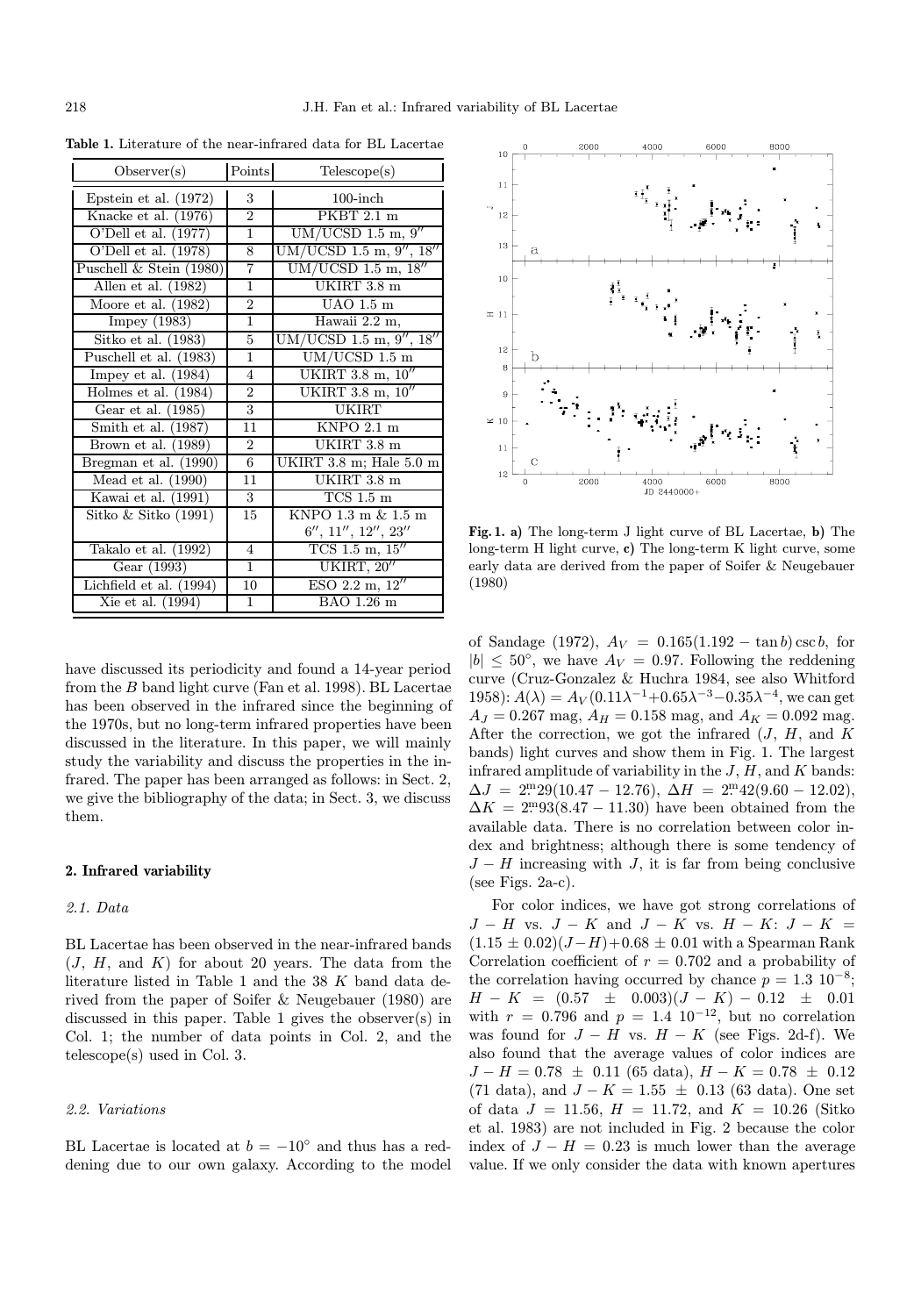

Fig. 2. a) Plot of J against  $J - H$ ; b) Plot of J against  $H - K$ ; c) Plot of J against  $J - K$ ; d) Color-Color Plot of  $J - H$  vs.  $H - K$ ; e) Color-Color Plot of  $J - H$  vs.  $J - K$ . The straight line is for the best fit line; f) Color-Color Plot of  $J - K$  vs.  $H - K$ . The straight line is for the best fit line

and make the aperture correction according to the method of Sandage (1972), there is no correlation between color index and magnitude or between  $J-H$  and  $H-K$  either.

### 3. Discussion

The largest observed amplitude of variability in the infrared bands are  $\Delta J = 2^{\rm m}29$ ,  $\Delta H = 2^{\rm m}42$ , and  $\Delta K =$ 2. <sup>m</sup>93. During the same period the largest observed amplitude of variability in the optical bands are:  $\Delta U =$  $3^{m}39(14.58 - 17.97), \ \Delta B = 3^{m}70(14.29 - 17.99), \ \Delta V =$  $3^{m}11(13.62 - 16.73), \ \Delta R = 2^{m}73(13.26 - 15.99), \ \Delta I =$  $2^{m}54(12.56 - 15.10)$ , which are slightly greater than that in the infrared. That result could be due to a larger contamination in the near-infrared by the underlying galaxy or to a better sampling of the light curve in the optical band. BL Lac is rapidly variable in the optical: by a factor of 2.5 over a time scale of 26 hours (Veron 1978),  $1<sup>m</sup>0$  over about one hour (Weistrop & Goldsmith 1973),  $0.5$  over a few minutes (Weistrop 1973), daily variation as great as  $0.3$  (Caswell et al. 1974), and  $0.56$  over a short time scale of 40 minutes in the  $B$  band (Xie et al. 1988); intraday variability of 0. 21 (Heidt & Wagner 1995), a variability by a factor of 2.6 over a time scale of 24 hours was observed in the  $K$  band (Impey et al. 1984). Rapid variation in the infrared flux favors a nonthermal mechanism over thermal emission by dust (Cruz-Gonzalez & Huchra 1984). For 3C 66A, De Diego et al. (1997) found that if the largest flux in the infrared is due to thermal processes, then the peak flux suggests that the emitting region is close to light months in diameter while the observed time scales of variability is much shorter. So violent variations in the infrared of BL Lacertae mean that the IR radiation cannot be thermal. In addition, high infrared polarization  $P_{\text{IR}} = 15.1\%$  reported in the H band (Impey et al. 1984) suggests the infrared emission is non-thermal.

As for the spectrum and the brightness of the object, although there is a correlation between  $B-I$  and  $B: B =$  $(1.31 \pm 0.02)(B - I) + (13.03 \pm 0.1)$  with a correlation coefficient  $r = 0.67$  (Fan et al. 1998), there is almost no similar correlation in the infrared, which is probably due to the effect of the underlying galaxy diluting this kind of correlation.

There is a strong correlation between  $J - H$  vs.  $J - K$ and  $J - K$  vs.  $H - K$ , but there is almost no correlation between  $J-H$  and  $H-K: J-K = (1.15 \pm 0.02)(J-H)+$  $0.70 \pm 0.02$ ,  $H - K = (0.57 \pm 0.003)(J - K) - 0.16 \pm 0.003$ 0.01. Other radio selected BL Lac objects (0219+428, 0422+004, 0735+178, 0829+046 and 1418+546) (Massaro